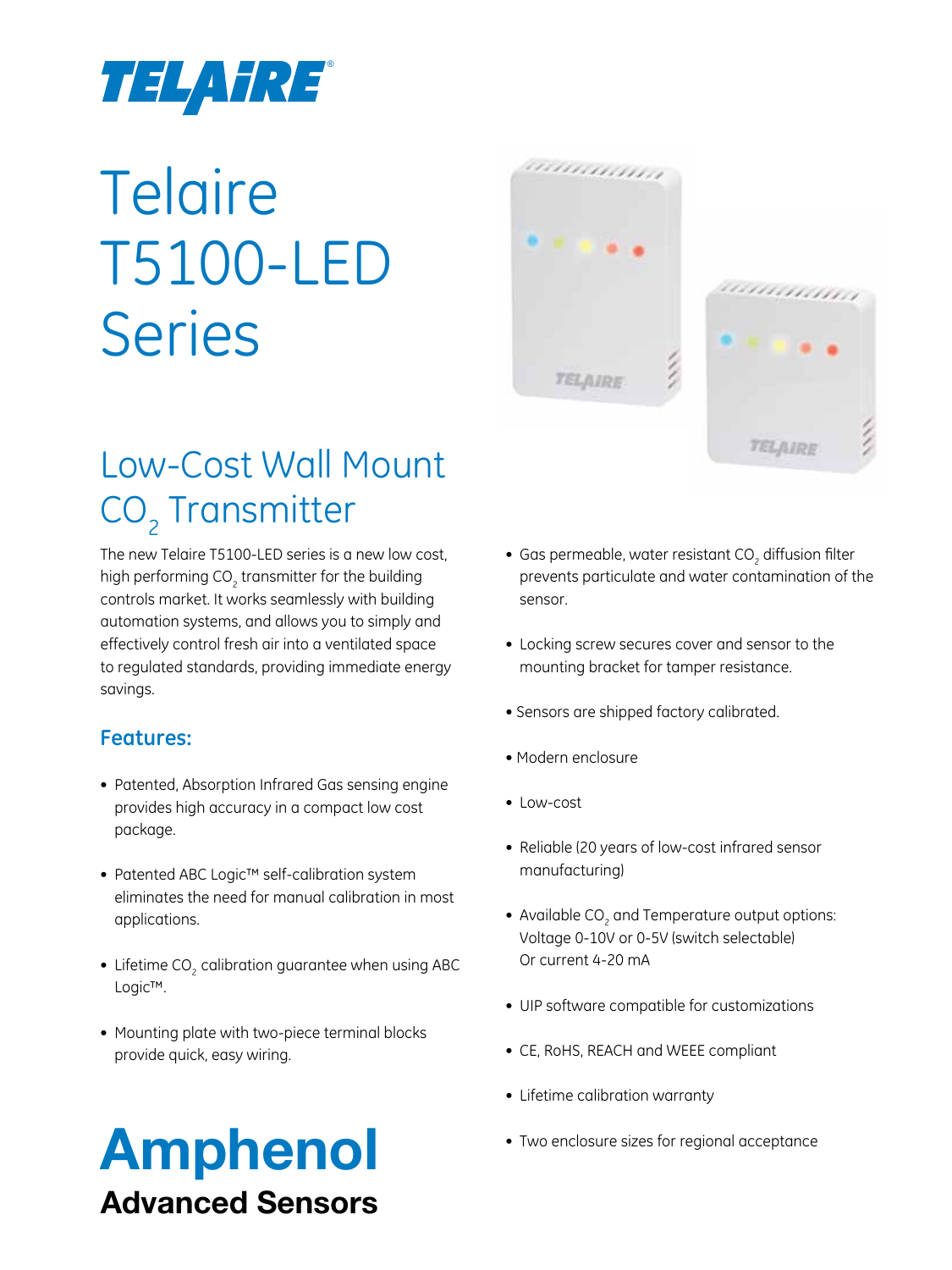### Controlled Ventilation

Ventilation is an important part of maintaining a comfortable, healthy, productive environment for people. Improper ventilation can have a negative impact on occupant health and performance, increase the risk from litigation, and/ or waste energy. Demand-controlled ventilation using CO<sub>2</sub> sensors prevents energy losses from over-ventilation while maintaining indoor air quality. The most energy savings potential is in buildings where occupancy fluctuates during a 24-hour period. Numerous organizations now require and/ or recommend CO<sub>2</sub>-based ventilation control in different commercial HVAC applications. Some utility companies also offer rebates to building owners for installing CO $_{\tiny 2}$  sensors.

Wall mount sensors are used to control a specific area such as a conference room, classroom, meeting hall, etc. The Telaire 5000 Ventostat series are easy to install and have a clean, modern look that suits most indoor environments.

### Wall Mount Specifications

#### **Sensing Method**

- Non-dispersive infrared (NDIR) absorption
- • Gold-plated optics
- Patented ABC Logic self calibration algorithm

#### **CO2 Measurement Range**

0 to 2000 ppm (0 ppm = 0 V, 4 mA)

**CO2 Accuracy** ±30 ppm or 3% of the reading shown, whichever is higher \*

#### **Active Temperature Accuracy /Range**

0-50°C (32-122°F) ±1°C from 15-30°C (±1.8°F from 59 to 86°F)

#### **Power Supply Requirements**

18-30 VAC RMS, 50/60 Hz, or 18 to 42 VDC, polarity protected

\*AHRAE — regulation 62 states maximum indoor CO2 level of 1000 ppm

#### **Power Consumption**

Typical 0.7 W at nominal voltage of 24V AC RMS

#### **Temperature Dependence**

0.2% FS per °C (±0.11% per °F)

#### **Stability** <2% of FS over life of sensor (15 years)

#### **Pressure Dependence**

0.135% of reading per mm Hg

*\*C02 accuracy statement excludes standard gas used for calibration that has an accuracy of 2%. In addition, there is a potential digital to analog error of up to 2%.*

#### **Warranty**

24 months on mechanical defects Calibration - lifetime warranty (ABC Logic on.)

#### **Certifications**

CE EMC, RoHS, REACH and WEEE compliant

#### **Signal Update**

Every 5 seconds

#### **CO2 Warm-up Time**

- < 2 minutes (operational)
- 10 minutes (maximum accuracy)

#### **Operating Conditions**

- • 32°F to 122°F (0°C to 50°C)
- 0 to 95% RH, non-condensing

#### **Storage Conditions**

-40°F to 158°F (-40°C to 70°C)

#### **Flammability Classification**

UL94 5VA

#### **Output**

#### Analog (Temperature and CO<sub>2</sub>)

- 0 to 5 V, or 0 to 10 V switch selectable (100  $\Omega$  output impedance)
- Or 4 to 20 mA (RL maximum 500  $\Omega$ )
- Voltage and current outputs are not available simultaneously
- Digital to analog error ±2%

#### **Sensor Accuracy & Field Calibration**

#### **CO2 ABC Logic Self Calibration**

T5100-LED sensors employ the patented ABC (Automatic Background Calibration) Logic self-calibration system. ABC Logic virtually eliminates the need for manual calibration in applications where the indoor CO<sub>2</sub> level drops to outside levels during unoccupied periods (e.g. during evening hours). ABC Logic is a special software routine in the sensor that remembers the background readings for 14 consecutive evenings, calculates if there is a sensor drift, and then corrects for it.

With ABC Logic enabled, the sensor will typically reach its operational accuracy after 25 hours of continuous operation at a condition that is exposed to ambient reference levels. Sensors will maintain accuracy specifications with ABC Logic enabled, given that it is at least three times in 14 days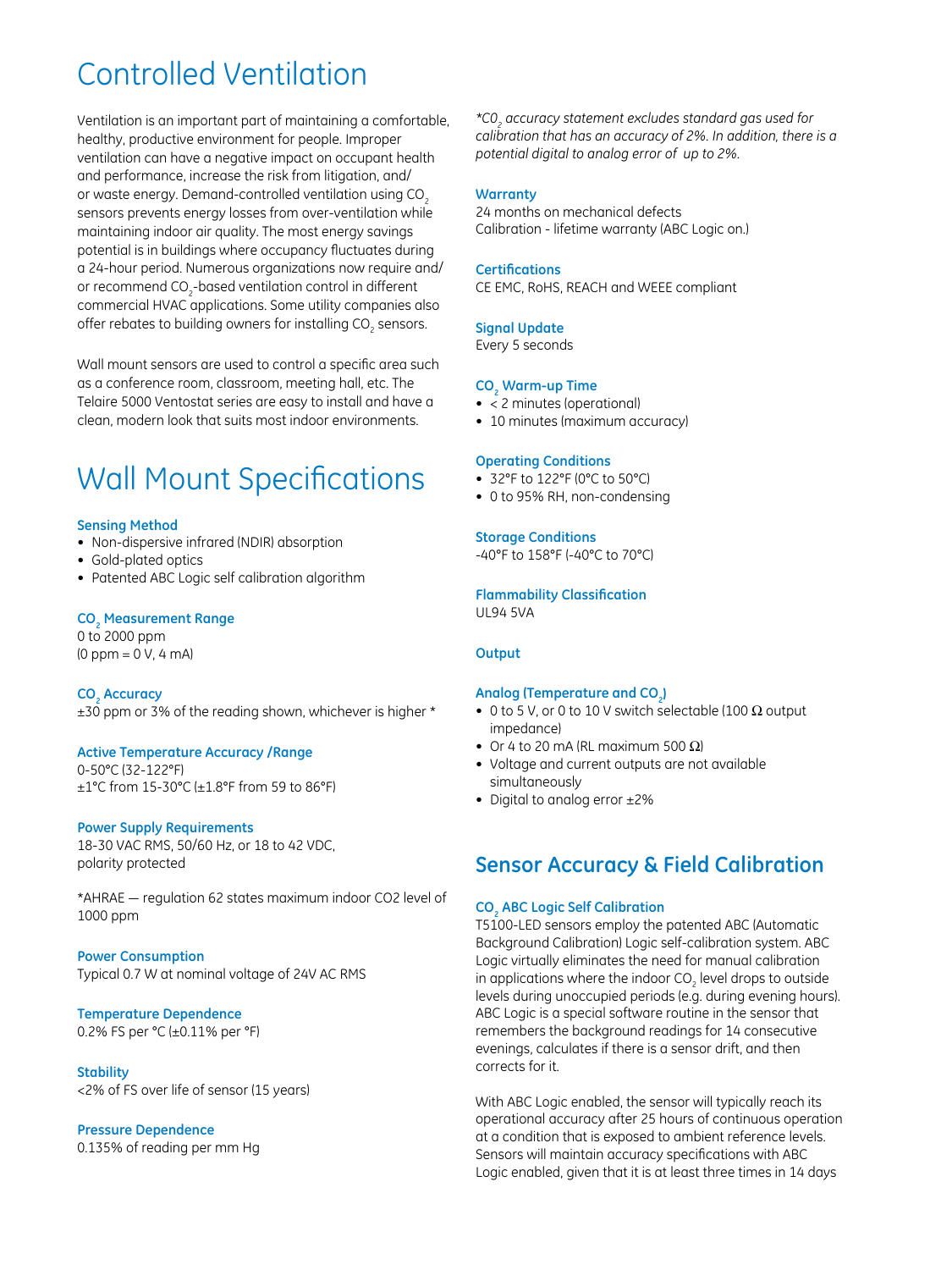exposed to the reference value and this reference value is the lowest concentration to which the sensor is exposed.

Note: Applies when used in typical indoor ambient air. Consult Telaire if other gases or corrosive agents are part of the application environment.

#### **CO2 Calibration Guarantee**

Telaire is serious about minimizing maintenance, so each T5100 sensor comes with a lifetime calibration guarantee.



T5100 standard enclosure



T5100-EC smaller Euro enclosure

#### **LED Sequence**

Color LEDs in dot mode indicate the level of CO<sub>2</sub> in the environment.



*Note: Values are approximate.*

#### Accessories

#### **Enclosure Specifications**

#### **T1508 Aspiration Box for Duct Mounting**

The Model 1508 is designed for in-duct sampling of CO<sub>2</sub> concentrations at flow rates greater than 400 fpm. Clear cover allows for observation of the sensor. They will accommodate any of the T5100 series, and can be used for temperature and RH when fitted. Enclosure is screwed to the duct with probe inserted into air stream. Air sampling probe is 1-inch (25.4mm) diameter and 8-inch (203.2mm) long. Enclosure (ABS plastic) has knockouts for conduit connection. Note: Wiring penetrations must be sealed prior to use. CO<sub>2</sub> sensor not included.



T1508 Aspiration Box for Duct Mounting

#### **T1505 Splash Resistant Enclosure**

The Model 1505 is designed to protect the T5100 series in damp or wet environments as might occur in agricultural, industrial or food processing environments. This enclosure (ABS plastic) is designed to protect the sensor from dripping or sprayed water. Any wall mount model of the T5100 series sensor can be installed inside the enclosure. The transparent cover allows for viewing of the sensor/display. Four diffusion ports allow for entry of CO $_{\textrm{\tiny{2}}}$ . Knockouts are provided for conduit connection. Response time of the sensor is slowed to approximately 30 minutes to measure a 90% step change in concentrations. Enclosure is designed to screw directly to a wall. CO<sub>2</sub> sensor not included.